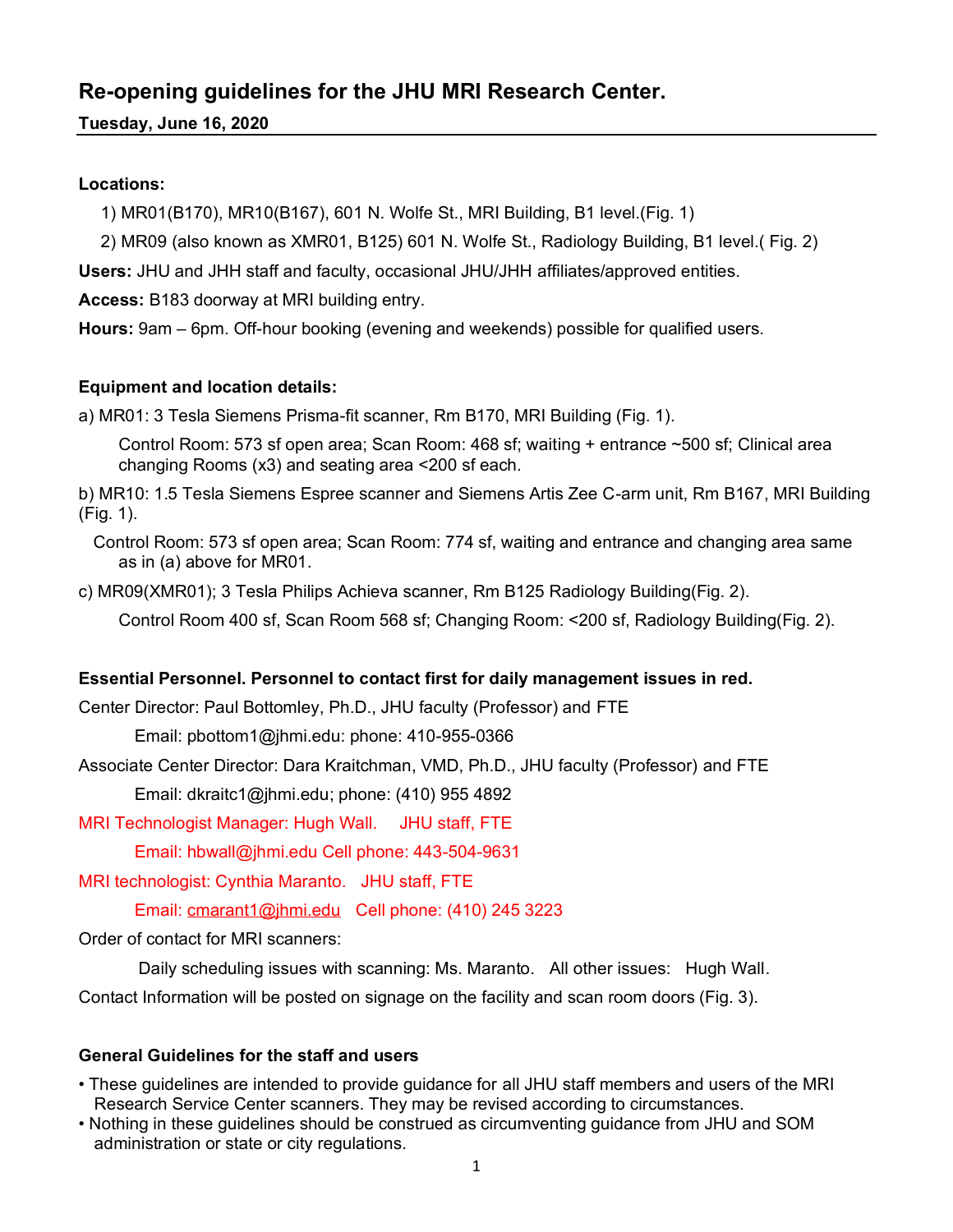- Everyone is expected to be familiar with the current guidelines and COVID-19 policies for JHU.
- Remote working is expected of all personnel when possible. Visits to the facility should be limited only to activities essential for research scanning, equipment maintenance, monitoring, or cleaning.
- Scheduling will only be allowed when the user provides us with evidence that the IRB has approved resumption of the user's research protocol. These approvals must be forwarded to Hugh Wall.

#### **Specific Guidelines for the staff and users present at the facility**

- 1) The scan area is defined as including the areas shaded in yellow for MR01, MR10 and MR09(XMR01) area in Figs. 1 and 2. The scan room is the room containing the magnet.
	- a) Face masks must always be worn by all subjects, users and staff when in the scan area. The only exception is when the subject goes in the scanner when he/she may be requested to remove the mask if the mask will affect the scan at the PI's direction. Non-metallic masks will be available from the MRI technologist.
	- b) MRI techs and other center personnel should at all times wear a lab coat when there are users or subjects in the scan area. MRI techs should have a spare lab coat and wash their coats at least weekly.
	- c) Signage will be posted on the scanner room doors and the door entering the facility, on the entrance door to the MR09 (XMR) and prominently in the scanner area of MR01 and MR10 which is shared with clinical radiology, indicating the maximum and preferred occupancy, service center contacts and user behavior reminders (distancing, entering , masking etc) (Fig. 3).
- 2) The number of people allowed in the scan area simultaneously will be strictly limited. The maximum number of people in the scan area will be determined by the total scan area and the 400 sf rule (see below in space occupancy section). Only those individuals who are essential for data collection and subject safety will be present. (Fig. 3)
- 3) Social distancing, wherein persons remain 6 feet apart must be observed at all times, unless it is needed to perform tasks together, e.g., placing the subject in the magnet. The amount of time spent in close proximity will be minimized by use of verbal instructions whenever possible to enable the subject to do things independently, such as insert ear plugs or to be comfortably positioned on the scanner bed. The informed consent and safety screening processes (except for magnetic screening, which is a Center safety responsibility that needs to be done on-site) must have been done before entering the scanning area. Movement around the scan area must be planned and communicated between individuals to avoid coming within 6 feet of each other when navigating to and from a bathroom or other areas. It is recognized that, for human scanning, protocol needs sometimes make it impossible to adhere to the 6-feet social distancing guideline, e.g. when positioning the subject in the scanner. Whenever two or more people are temporarily needed to be within 6 feet from each other, face-shields must be worn. PIs will be responsible for bringing their own face shields. The only exception will be when the two people are a parent accompanying a child patient.
- 4) Keeping the facilities clean and hygienic.
	- a) At the end of each imaging session, ALL used surfaces will be disinfected:

• Tables, benches, chair arm rests, surfaces and computer keyboards (we now have washable keyboard covers) in the scan control room, waiting area, subject prep area (if used).

• The scanner front, bore, and RF coil and all other scan room areas that have been in proximity of the user.

 b) Cleaning procedures will utilize the new JHH/Radiology KBO buckets and cloth wipes; wiping the working and high-contact surfaces as noted below. Stations containing KBO buckets and cloth towels will be available at the individual Center scanner areas.

 c) Door knobs of the Scan Room entrance doors and control area doors will be cleaned regularly (after every user).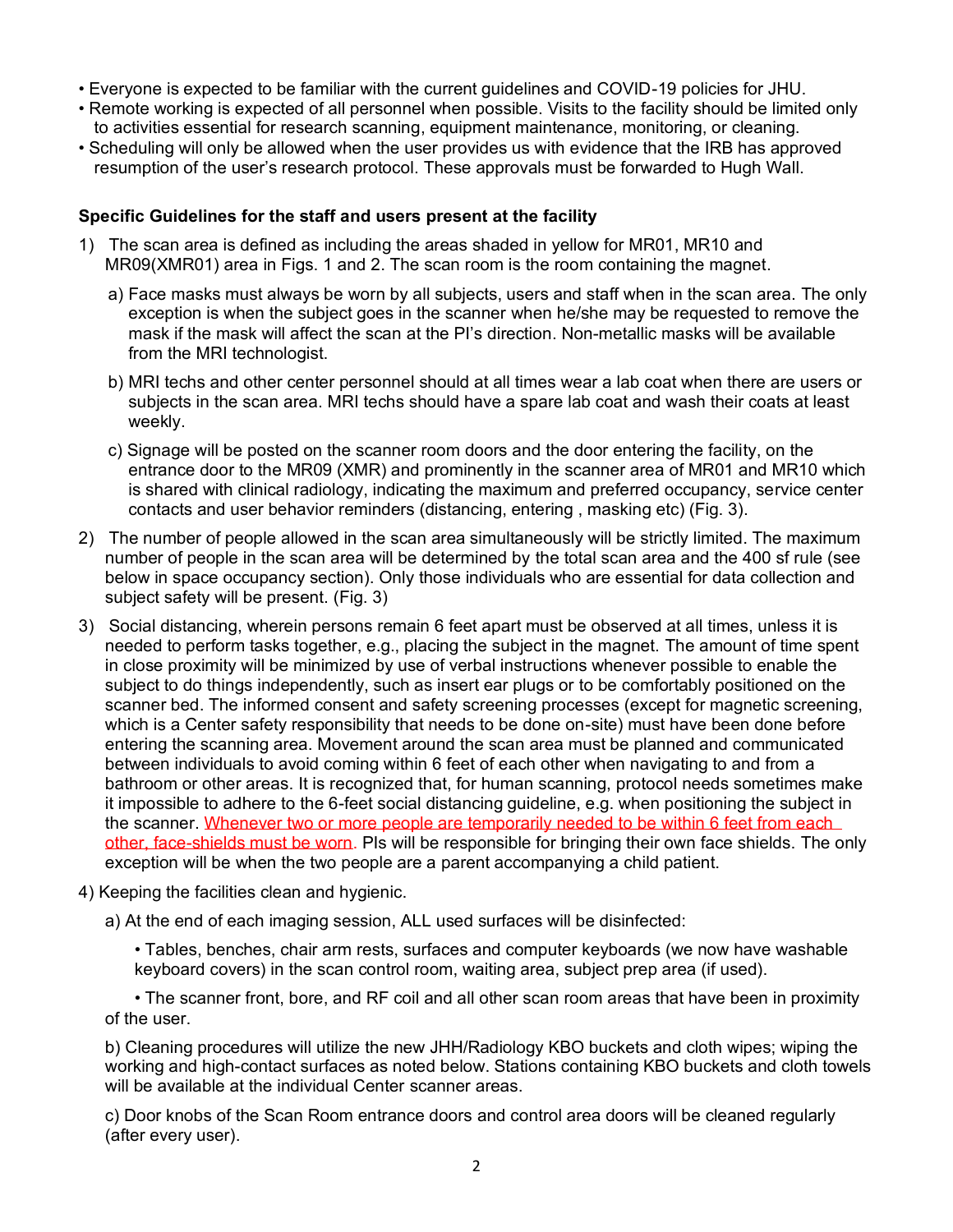d) Shared surfaces. As a core-facility, there will be shared surfaces and shared equipment. When these surfaces are used during opening hours, they will be cleaned by the MR tech after the user leaves.

 e) Before being allowed to use the facilities off-hours without a staff technologist, users must be trained regarding how to clean all used surfaces as stipulated in 6a-d. As an additional precaution, the MRI tech will clean all surfaces again at the start of the next work day to assure cleanliness.

f) Wash/disinfect hands anytime after you touch shared items, before AND after using the restroom, and when you leave the Center. Do not touch your eyes, nose, or mouth.

g) Normal hand washing requirements when exiting the MRI scan room will remain in force. These new guidelines will not supercede previous hand washing requirements for the clinical area.

#### **Specific guidelines for area entry and exit, space occupancy and its monitoring**

5) Details for the different scan areas:

 a) All scan rooms are >400 sf. and will have a maximum occupancy of 3 (2 investigators with a patient) with a maximum occupancy of 2 (1 investigator or technologist plus patient) encouraged (Fig. 1, Fig. 2). As this violates the 400 sq ft/person rule, face shields will be used in all rooms when more than one person is occupying the room.

 b) Changing and waiting area MRI building (Fig. 1, B144, 144A, 148, 145, 147) will be limited to 2 in the event that a patient needs assistance. Again, face shields will be utilized when >1 person is occupying these small spaces.

- c) Occupancy for the changing area for MR09 (XMR01) Fig. 2, (B123) is limited to 1.
- d) The scan control area for MR01 and MR10 is 573 sf and will be limited to 5 maximum with a maximum of 2 maintained wherever possible for routine scan studies. As this violates the 400 sq ft/person rule, face shields will be used in all rooms when more than one person is occupying the control area.
- e) The scan control area for MR09 (XMR01) is 400 sf and will be limited to 2 with face shields required when more than 1 person is in the area or a patient is present.
- 6) Unless required for assistance, only one staff member should be present in the scan area at a time unless another is required for lifting or positioning assistance. This staff member will also serve as the occupancy monitor. A personnel schedule will be made according to the booking of the scanners.

#### **Scheduling**

- 7) A daily schedule for scanner use will be made by facility personnel based on the on-line scanner bookings. Bookings will be restricted to allow sufficient time between users for cleaning (at least 15 min after the scan); for magnetic safety screening; to instruct users at least 15 min before the scan; and to account for a room air replacement of 3 refreshes. Thus, to limit the total number of people within the facility, the typical 1 hr booking slots should now be 1.5 hrs. When booking, the user should, therefore, have at least 30 min between the previous and following bookings.
- 8) The users need to discuss with Center personnel well in advance of scheduled use, ways to minimize the number of people in the scan area to avoid exceeding the stated maximum capacity of the space (eg, whether personnel can serve multiple roles). Timely communication is key.
- 9) When scheduling, the User should provide a cell phone number so that the scan area monitor can contact them.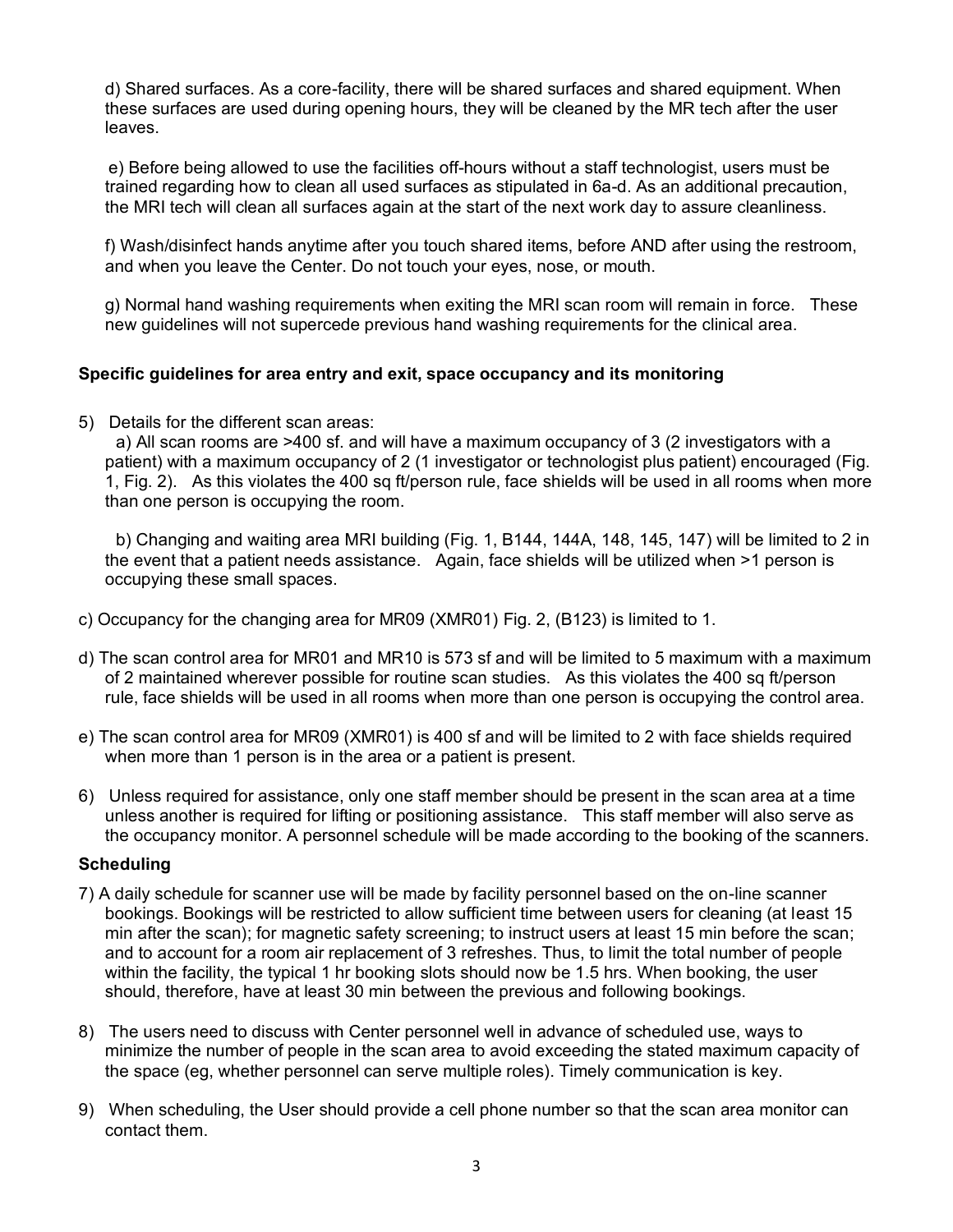10) No users should enter the facility without permission from the person monitoring the facility, to ensure that previous users have departed and the area has been cleaned before entry. If permission has been granted for use when there is no staff person monitoring the facility (eg, for early or late experiments outside work hours), users should directly confirm that no one is in the facility before entering.

#### **Scan procedures**

- 11) The subject and accompanying person(s) will be allowed to enter the scan area after having confirmed permission with the MRI tech for that scan area.
- 12) The staff member (generally but not always the MRI tech) will be wearing a face shield.
- 13) While in the waiting area, the subject will again be asked COVID-19 screening questions and when approved undergo magnetic screening. Informed written consent should have been obtained by a member of the study team prior to entering the scan area.
- 14) When approved for scanning, the subject will be asked to remove all magnetic material from their body and store it in the safety closets in the changing rooms and change into a gown.
- 15) The minimum number of persons, but always within the maximum limits imposed, will enter the scan area. This number will ultimately be decided by

 a) the needs of the subject (eg, a child may need a parent to be present; an elderly subject may feel more secure with a companion; a translator may be needed).

b) The number of people needed by the investigator to run a successful study (eg, a person in addition to the MRI tech or staff person to operate ancillary equipment such as a stimulus, eye tracking, anesthesia/sedation, etc).

- 16) The staff member (generally but not always the MRI tech) will explain the scanning procedures and guide the subject into the scan room. Unless the protocol demands in-room explanation of procedures by an investigative team member, the investigator will not enter the scan room. If needed, one accompanying person may enter the scan room (e.g. see 20a above). All instruction that can be done remotely, must be done remotely.
- 17) The staff member (generally but not always the MRI tech), wearing gloves, will place the subject on the scanner table. The subject will then be positioned and any ancillary MRI coils or physiological monitoring leads needed for the study will be placed on the subject. The table will then be moved into the scanner using the scanner guidance system. The staff member will then leave the room, remove and dispose of the gloves, and close the scan room door, wash their hands, and communicate with the subject through the intercom.
- 18) After the scan is completed, the staff member will enter the scan room wearing fresh gloves. The table will be guided out of the scanner and the staff member will remove any ancillary coil(s). If the face mask has been removed, the subject will be instructed to replace their face mask. For children, the parent may help put the mask on. The subject will then be guided out of the scan room.
- 19) Once the study protocol is completed, the subject and investigators will leave the area and the staff will clean all used areas as indicated above in section 4.
- 20) The staff member will call the next user with the appropriate time to come to the scan area.

#### **Special procedures for animal studies**

21) Some center users study animals. These always enter through the side door of the outermost corridor, away from the main entrance. All procedures listed above, including cleaning, will be followed for these studies.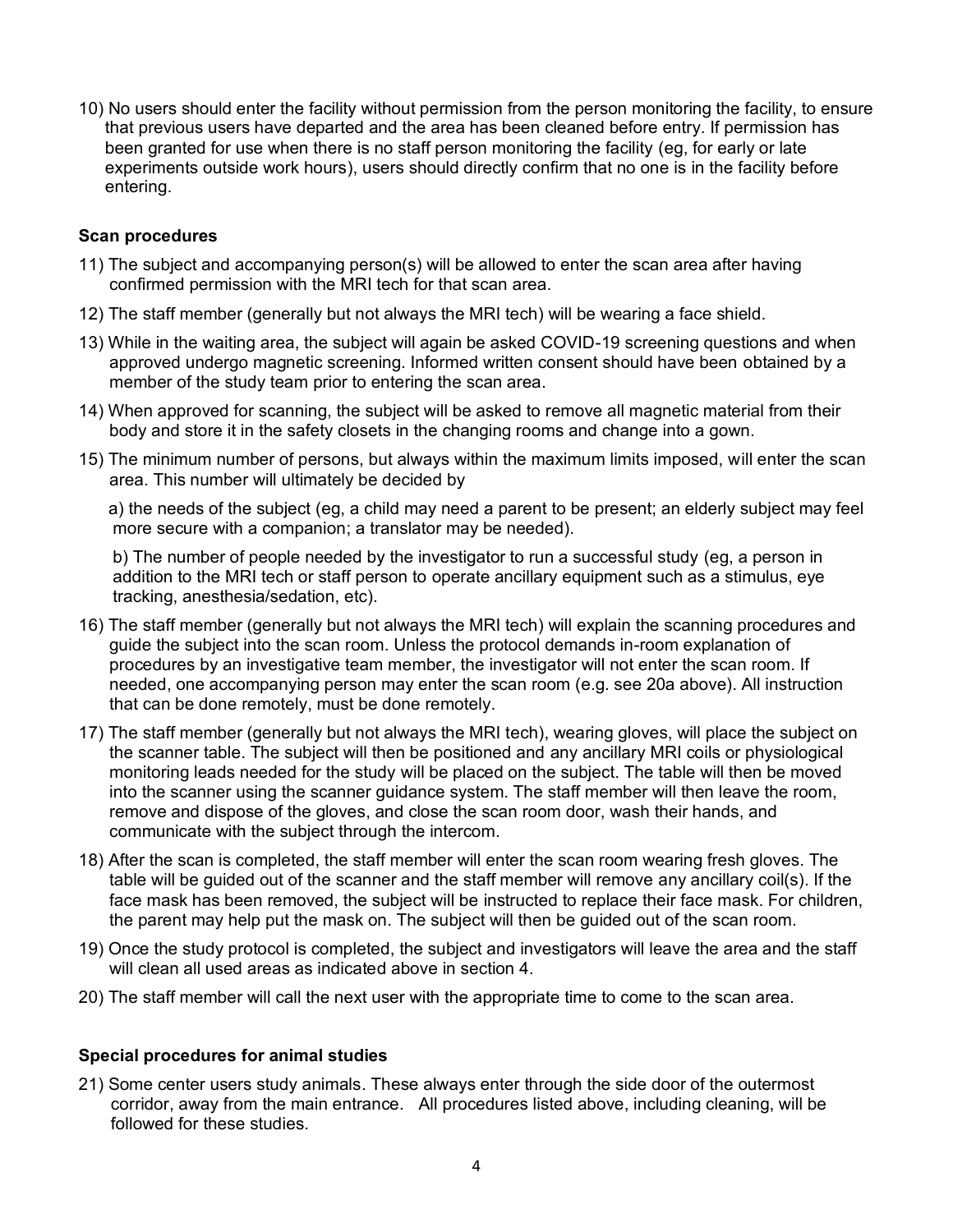#### **Procedures for COVID-19 Symptom detection and handling.**

- 22) Before coming to the Center, users must self-check yourself for COVID-19 symptoms: fever, cough, shortness of breath, or difficulty breathing (see full list of symptoms at: [https://www.hopkinsmedicine.org/coronavirus/covid-19-self-checker.html\)](https://www.hopkinsmedicine.org/coronavirus/covid-19-self-checker.html). If a person has any symptoms, they are required to stay at home and notify their PI and the Center contact.
- 23) Users should also ask their study subjects to check for COVID-19 symptoms and instruct them not to come to the MRI Service Center if they have symptoms. Before coming to the MRI Service Center, subjects should always first meet with the user or a user representative, whereupon they should be assessed for symptoms through screening questions. If there is a concern about subjects who are not JHU employees or students, it is the responsibility of the PI to provide them with information about local resources and instruct subjects or their caregivers to call their personal physician.
- 24) If you are experiencing symptoms you should leave work immediately and call the JHU COVID hotline at 443-287-8500 for further instructions. Johns Hopkins graduate students should in addition call the University Health Services at 410-955-3250 or Student Health & Wellness at 410-516-8270. You should also notify your PI/supervisor and the Center contact.
- 25) Positive Test Contingency. In the event that a user in the Center is positively identified to have COVID-19:

a) The individual will leave the Center scan area and immediately and go home. Then they should follow points 28 and 29 above.

b) The particular scan area will be cleaned by staff (Item 4 above) prior to continuation of work by the next users. Center users will be called to stay away until at least 30 min after cleaning is completed. The schedule will be updated.

c) The individual who tested positive and everyone who has been in contact with them who was not wearing a face shield will undergo mandatory self-quarantine for 14 days

#### **Reporting**

- 26) There will be zero tolerance for violation of COVID-19 workplace safety guidelines. Noncompliance with current rules will result in suspended Center access for a period of 1-4 weeks, depending on the severity and frequency of the infraction.
- 27) Report abuse/problems/concerns to the PI and one of the Center monitors or through the JHH COVID-19 Hotline.

#### **Communication Plan**

- 28) All employees and users will be made aware of the rules and of formal channels to report concerns and/or mistreatment. This will be done by email and wall posters.
- 29) Employees and users will not be placed under any pressure by PIs or Center personnel to expose themselves to potentially hazardous situations (e.g., unsafe working conditions in the Center). Employees and users will be encouraged to voice concerns confidentially to an authority (e.g. Center monitor or the Center Director) who has the ability to act on their behalf to address safety concerns.
- 30) Employees and users will be made aware of the JHH COVID-19 Hotline to report any abuse/problems/concerns.

#### **Off-hour use**

31) This is discouraged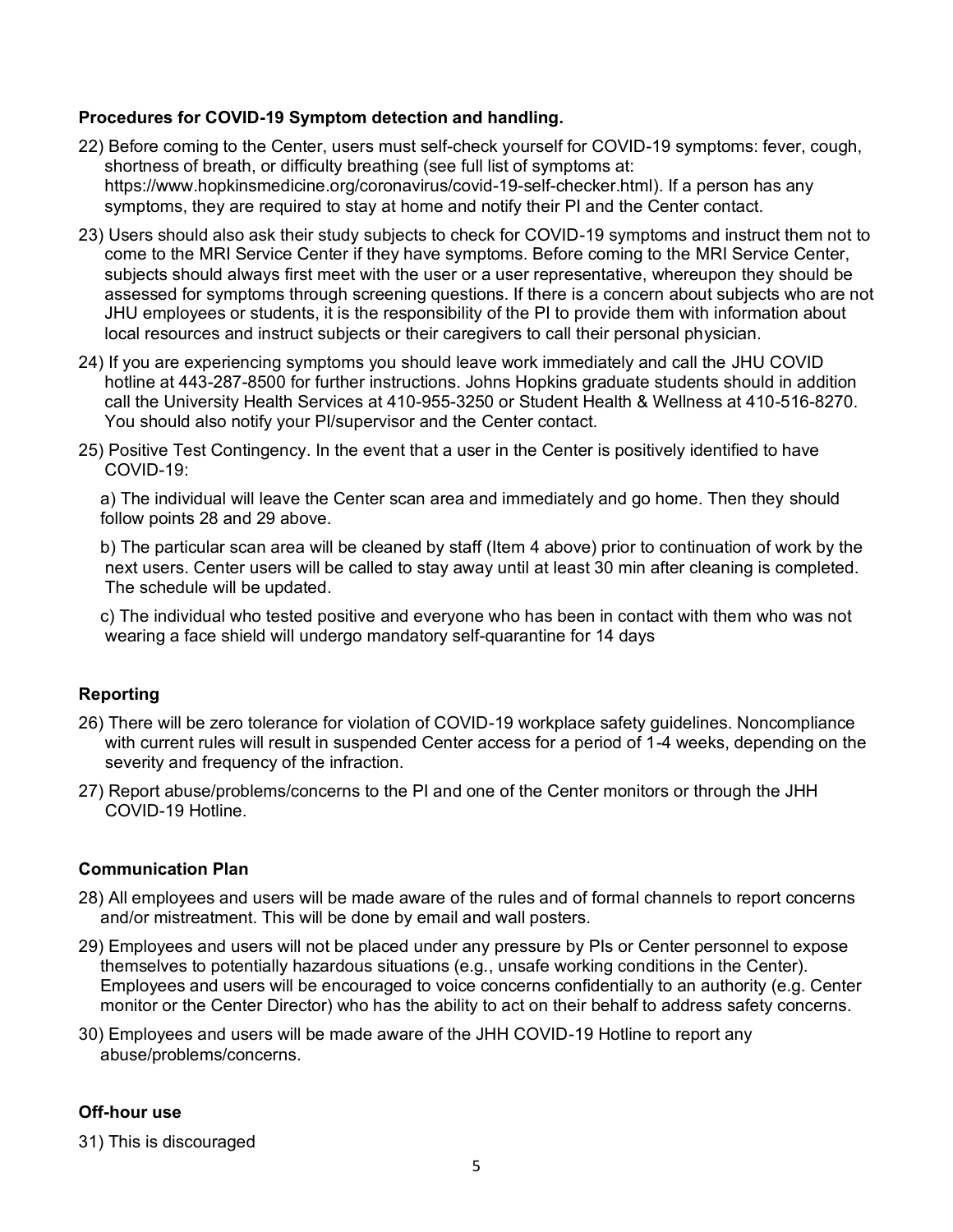32) If needed, users will be trained first in all procedures by the MRI techs and make an appointment to do so.

#### **Required PPE**

- Lab coats (Individually assigned) for Center personnel when users are present; Will be laundered weekly.
- Face masks will be required at all times in the Center. Cloth face masks will be acceptable when no other human subjects are present.
- Face shields for close proximity tasks; MRI techs and staff will have individual shields with their name.
- Gloves for positioning subjects in the magnet and guiding subjects to and from the magnet.

#### **Material Needs**

- Lab coats for personnel who do not have one (second coat for MRI techs)
- Need KBO buckets and cloth wipes at each Scan Room.
- All disinfections will be done with KBO buckets and/or disinfectant wipes.
- Gloves

#### **Scanner area preparation before opening**

- Counters and desks will be kept empty as much as possible .
- Superfluous chairs will be either removed, covered with plastic bags, or marked to avoid people using them and encourage social distancing.
- Check on signage.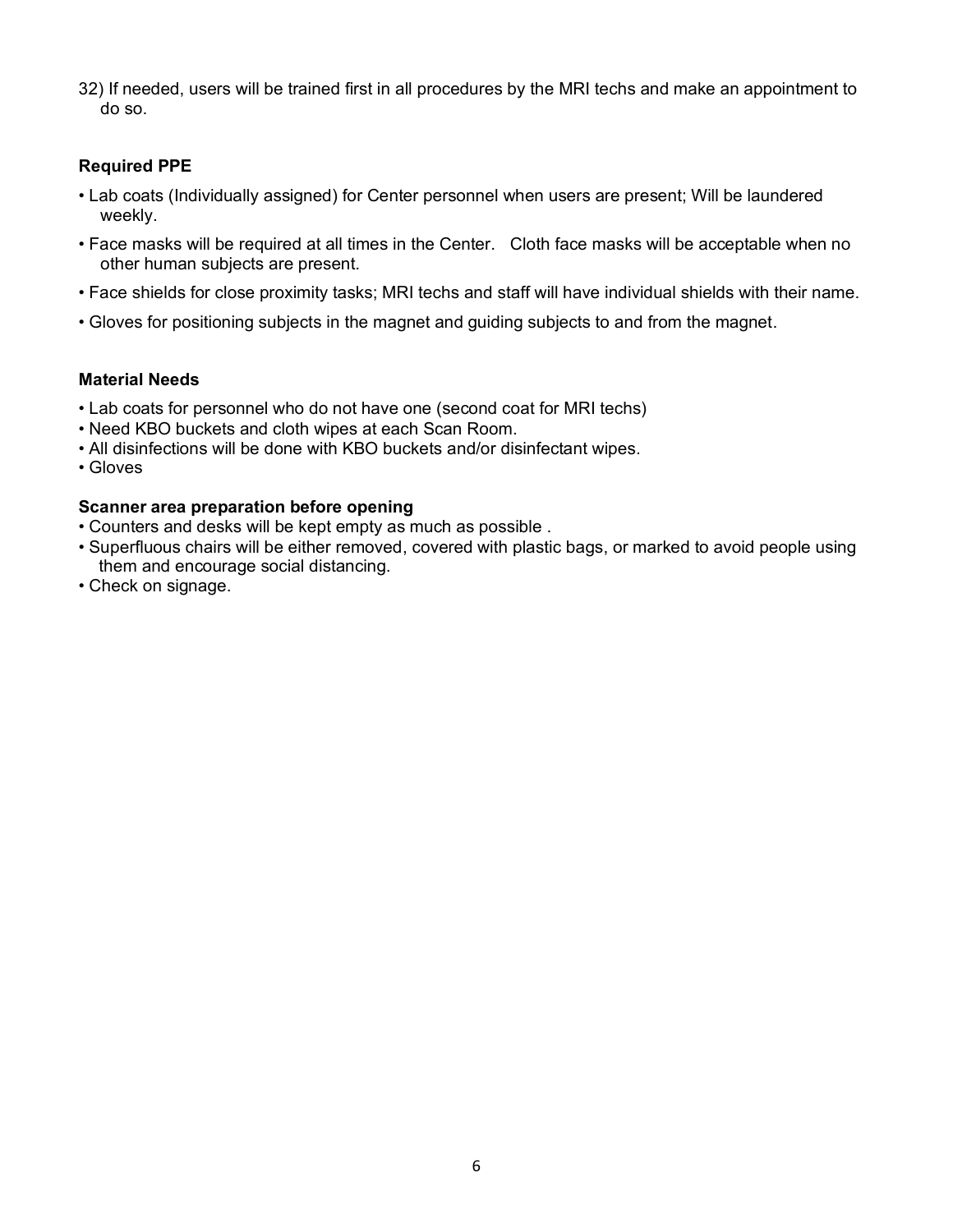

Fig. 1: MR 01 and MR10 MRI scanners in the MRI building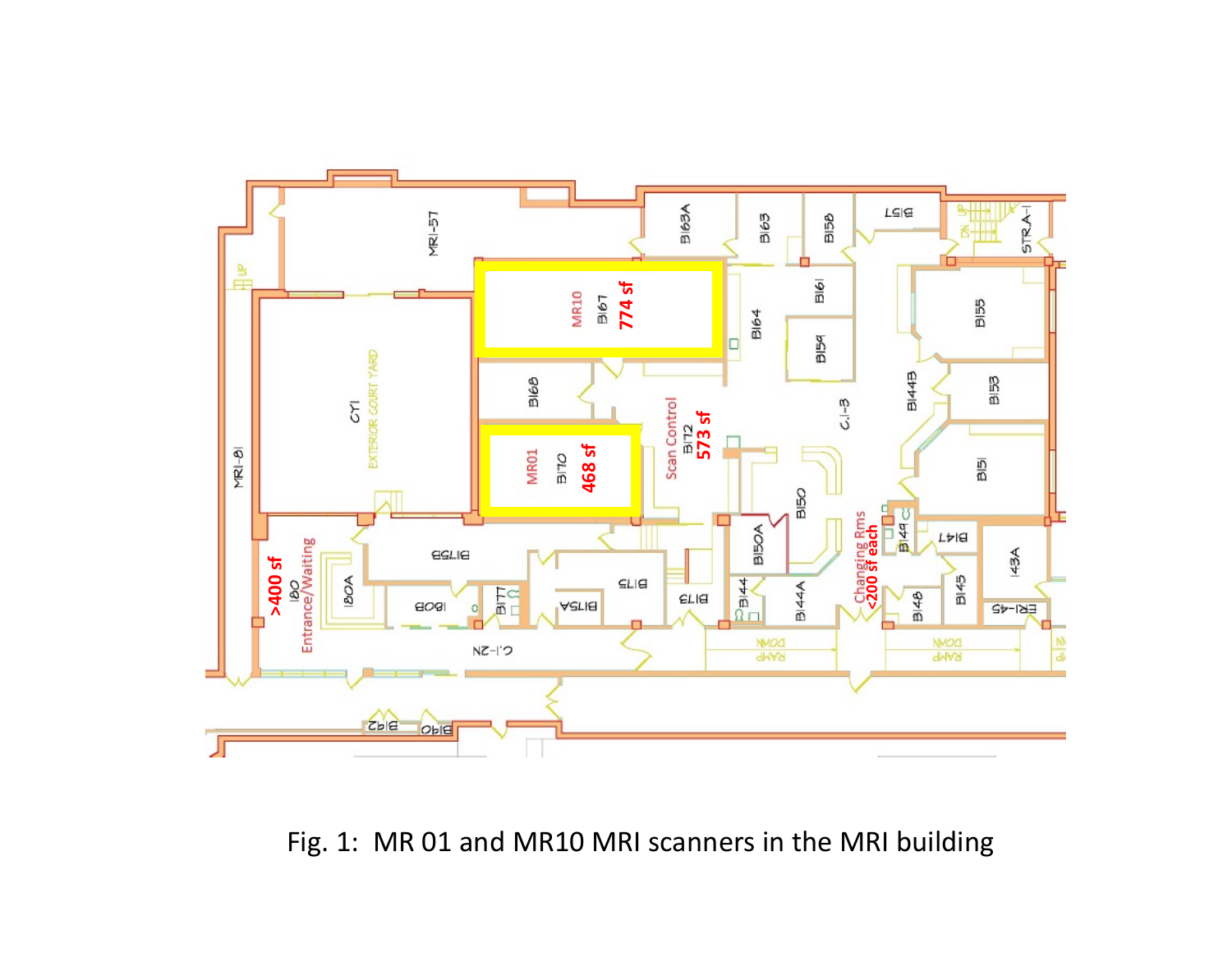

Fig. 2: MR09 (XMR) scanner in the Radiology building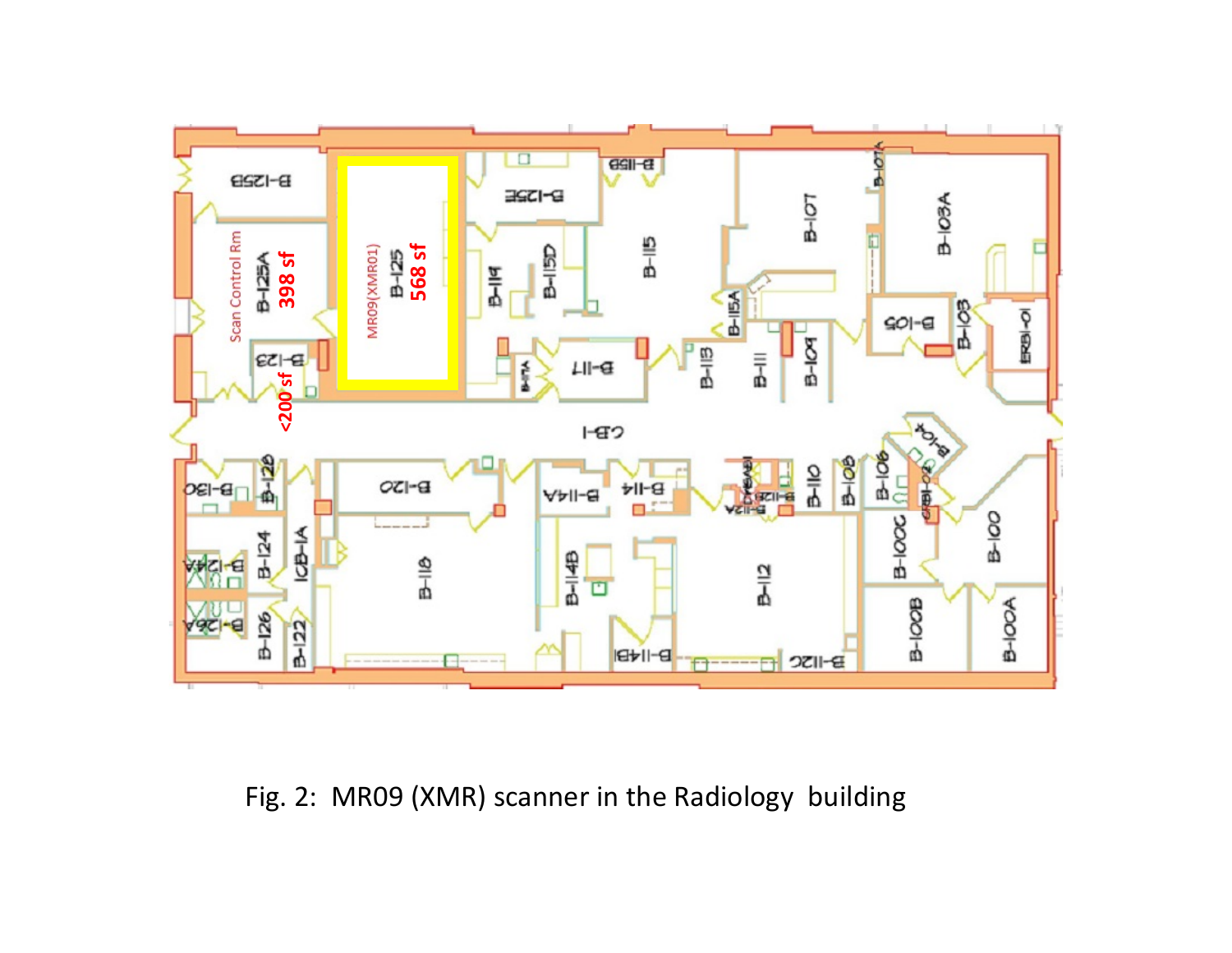# **MRI Service Center: MR01 area**

• MRI Technologist Manager: Hugh Wall.

Email: hbwall@jhmi.edu Cell phone: 443-504-9631

• MRI technologist: Cynthia Maranto:

Email: cmarant1@jhmi.edu Cell phone: (410) 245 3223

**• Scanner control room: 410-955-4265**

## **Do not enter without permission**

**Yes, schedule in advance** 

### **Yes, wear mask, even when** *glone*



**Preferred Occupancy = 2 Max Occupancy = 3** 

**Only 1 user group at a time**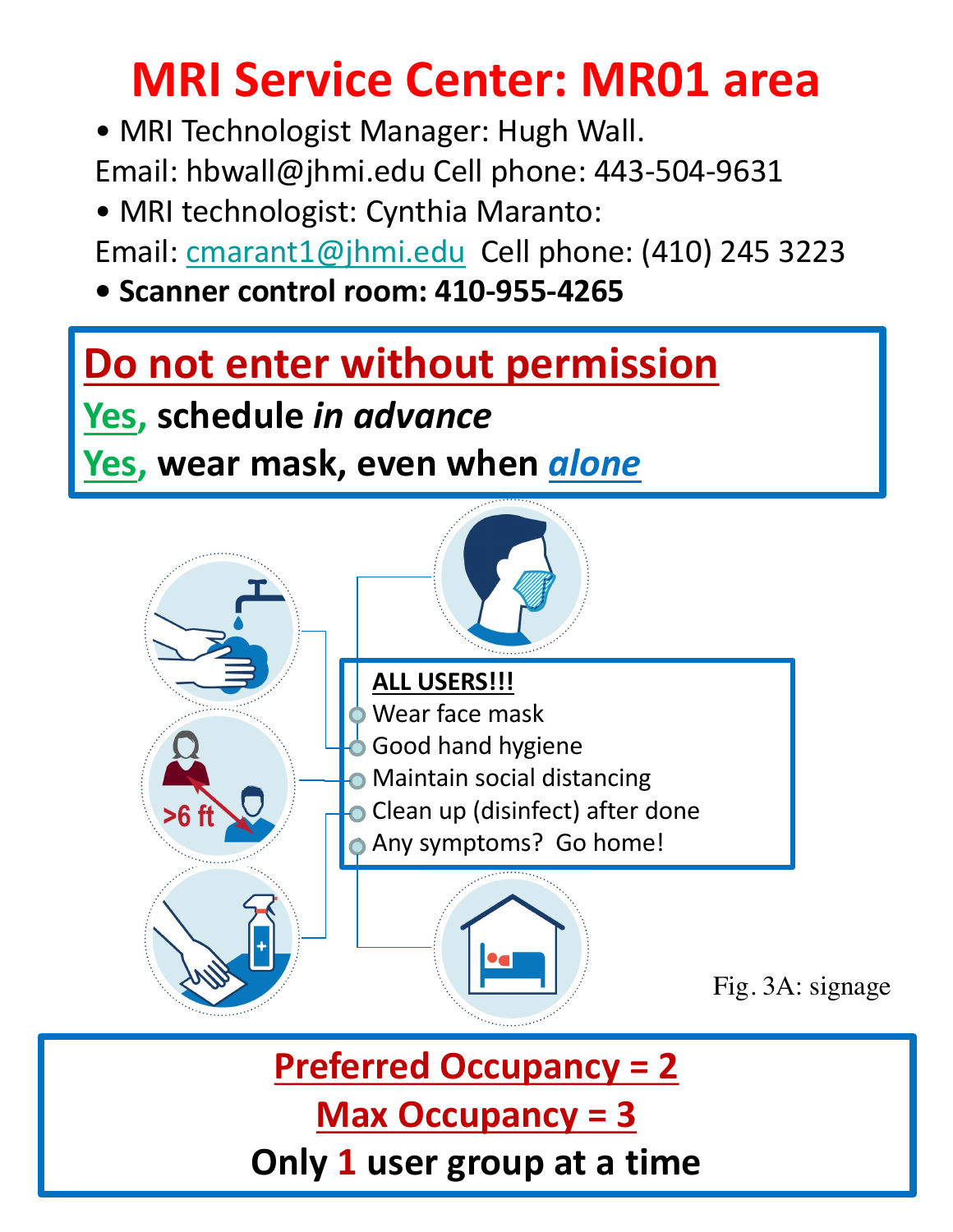# **MRI Service Center: MR10 area**

• MRI Technologist Manager: Hugh Wall.

Email: hbwall@jhmi.edu Cell phone: 443-504-9631

• MRI technologist: Cynthia Maranto:

Email: cmarant1@jhmi.edu Cell phone: (410) 245 3223

**• Scanner control room: 410-955-4265**

## **Do not enter without permission**

**Yes, schedule in advance** 

### *<u>Yes</u>, wear mask, even when <u>alone</u>*



**Preferred Occupancy = 2 Max Occupancy = 3** 

**Only 1 user group at a time**